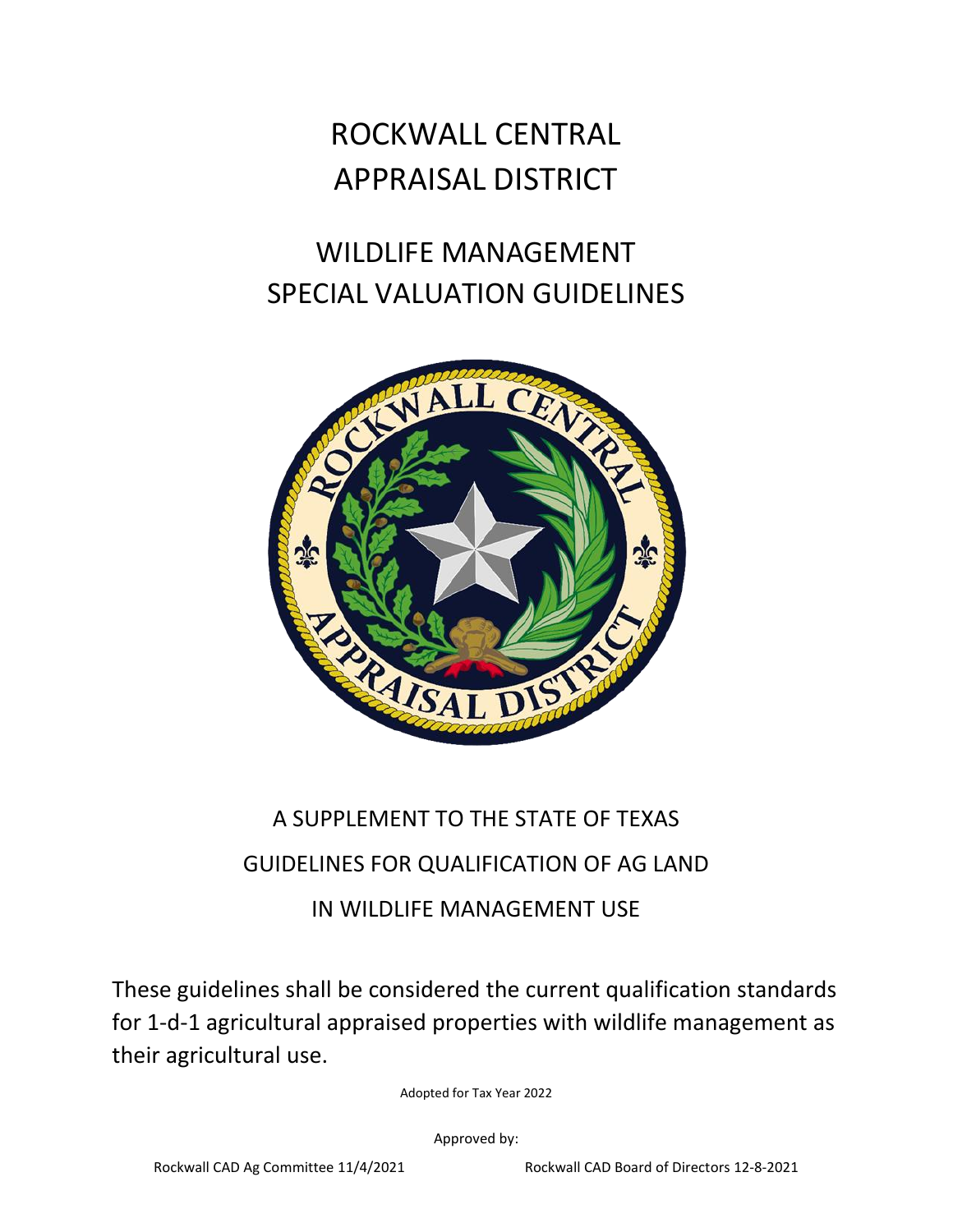### **INTRODUCTION**

In 1995, Texas voters approved Proposition 11, which amended Article VIII, section 1-d-1 of the Texas Constitution to permit agricultural appraisal for land used to manage wildlife. H.B. 1358 implemented the constitutional amendment by making wildlife management an agricultural use that qualifies the land for agricultural appraisal. $1$ 

Per H.B. 3123, the Texas Parks and Wildlife Department has developed rules for the qualification of agricultural land in wildlife management use. These rules, along with The Texas Constitution, the Texas Tax Code, the regulations of the Texas Comptroller of Public Accounts (Comptroller), the Comptroller's *Manual for the Appraisal of Agricultural Land*, the Comptroller's *Guidelines for Qualification of Agricultural Land in Wildlife Management Use* and Texas Parks and Wildlife Department's (TPWD) publications including *Comprehensive Wildlife Management Planning Guidelines for the Post Oak Savannah and Blackland Prairie Ecological Regions* comprise the body of laws, legal standards and guidelines used to determine when land qualifies for 1-d-1 special valuation based on wildlife management use. Rockwall Central Appraisal District uses these to establish the following qualifications.

Land on which the owner engages in wildlife management and that meets the other requirements for agricultural appraisal is qualified for agricultural appraisal and is technically in agricultural use<sup>2</sup>. When an owner changes agricultural uses to wildlife management, the owner must notify the chief appraiser in writing before May 1 of the year in which the owner wants to qualify under wildlife management use. Likewise, an owner must notify the chief appraiser if the land use is changed from wildlife management to another qualifying agricultural use<sup>3</sup>.

Rockwall County is within the Blackland Prairie ecological region as defined by the Texas Parks and Wildlife Department. All wildlife management practices and activities must conform to the standards set forth in the TPWD *Comprehensive Wildlife Management Planning Guidelines for the Post Oak Savannah and Blackland Prairie Ecological Regions* publication in addition to any TPWD publication more specifically targeted to individual species indigenous to the Blackland Prairie Ecological Region.

<sup>&</sup>lt;sup>1</sup> Guidelines for Qualification of Agricultural Land in Wildlife Management Use – Susan Combs, Texas Comptroller of Public Accounts; October, 2007; pg.1.

 $2$  Ibid; pg.1.

 $3$  Ibid; pg. 6.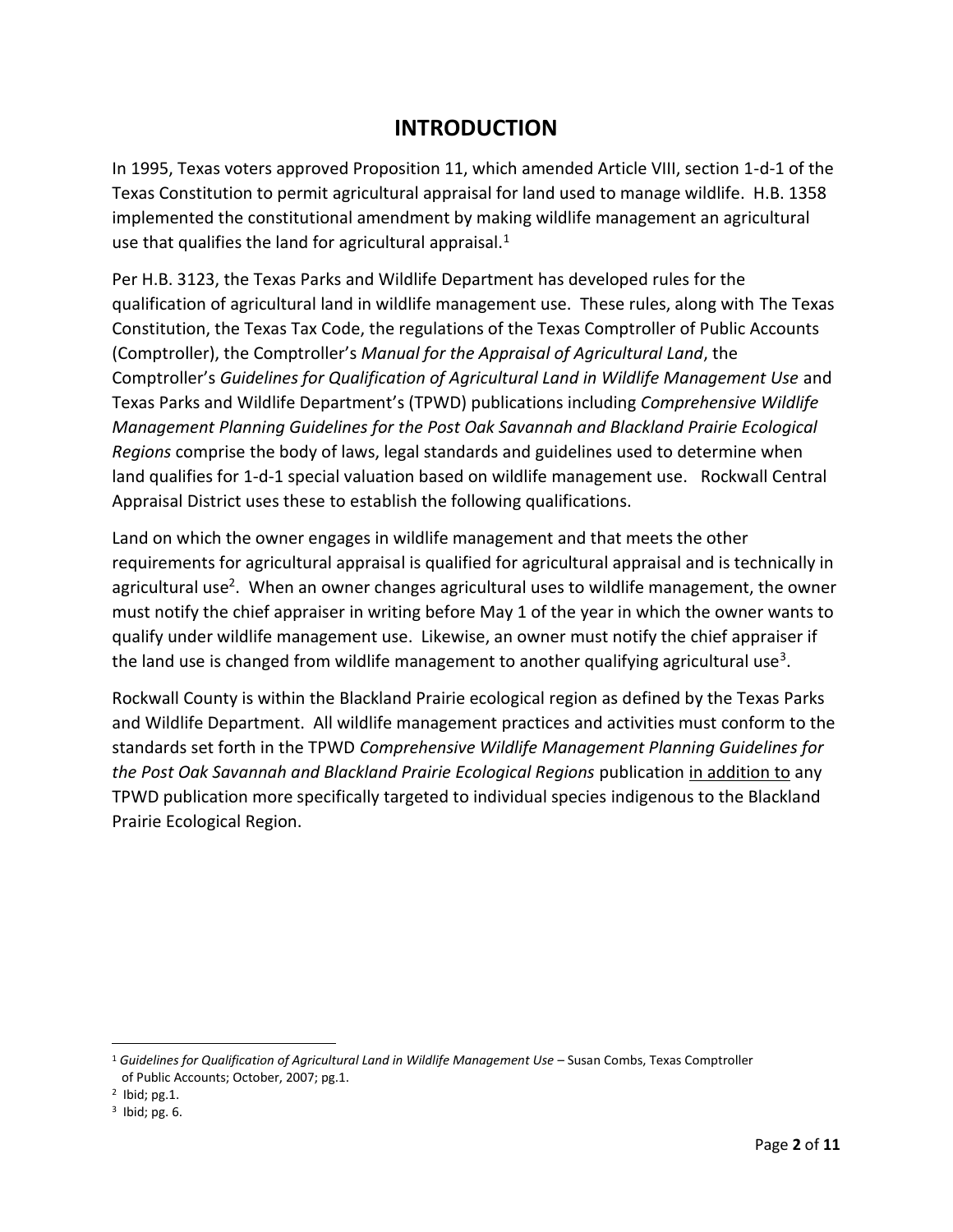### **QUALIFICATIONS**

1. The land must be qualified for 1-d-1 agricultural appraisal at the time the owner changes use to wildlife management. The land must also have been qualified and appraised as agricultural land the year prior to the year the owner changes to the wildlife management use. For example, an owner who wishes to qualify for wildlife management use in 2022 must document and demonstrate that the land currently meets the qualifications for 1-d-1 appraisal and is appraised as such. The owner must also document and demonstrate that the land met the qualifications for 1-d-1

 appraisal and was appraised as such in the prior tax year (2021). 2. The property owner must notify the Rockwall Central Appraisal District of the intent to

- change the agricultural use of the land to wildlife management by completing the following steps:
	- a. Filing a new 1-d-1 application complete with documentation (see b, c & d) before May 1st of the year in which the owner wants to qualify under wildlife use.
	- b. Filing a 5 year wildlife management plan including, but not limited to, TPWD form PWD 885-W7000 listing targeted species and including sufficient information for the District to determine the validity of the claim. NOTE: An updated wildlife management plan including, but not limited to, form PWD 885- W7000 must be submitted every 5 years. See WILDLIFE MANAGEMENT PLAN for more information about wildlife management plan requirements.
	- c. Filing a map of the property marking all areas of proposed wildlife management activity.
	- d. Filing a current census of the targeted species. See CENSUS for more information about census requirements.
- 3. The land must be actively managed to generate a sustaining breeding, migrating, or wintering population of indigenous wild animals<sup>4</sup>.
	- An indigenous animal is a native animal that originated in or naturally migrates through an area and that is living naturally in that area, as opposed to an exotic animal or one that has been introduced to the area. (Contact the Texas Parks and Wildlife Department to determine if an animal species is considered indigenous.)
	- A sustaining breeding population is a group of indigenous wild animals that is large enough to live independently over several generations.
	- A migrating population of indigenous wild animals is a group of animals moving between seasonal ranges.
	- A wintering population of indigenous wild animals is a group of animals living on its winter range<sup>5</sup>.

<sup>4</sup> *Comprehensive Wildlife Management Planning Guidelines for the Post Oak Savannah and Blackland Prairie Ecological Regions* – Texas Parks and Wildlife Department; Appendix B; pg. 66.

<sup>&</sup>lt;sup>5</sup> Guidelines for Qualification of Agricultural Land in Wildlife Management Use – Susan Combs, Texas Comptroller of Public Accounts; October, 2007; pg.3.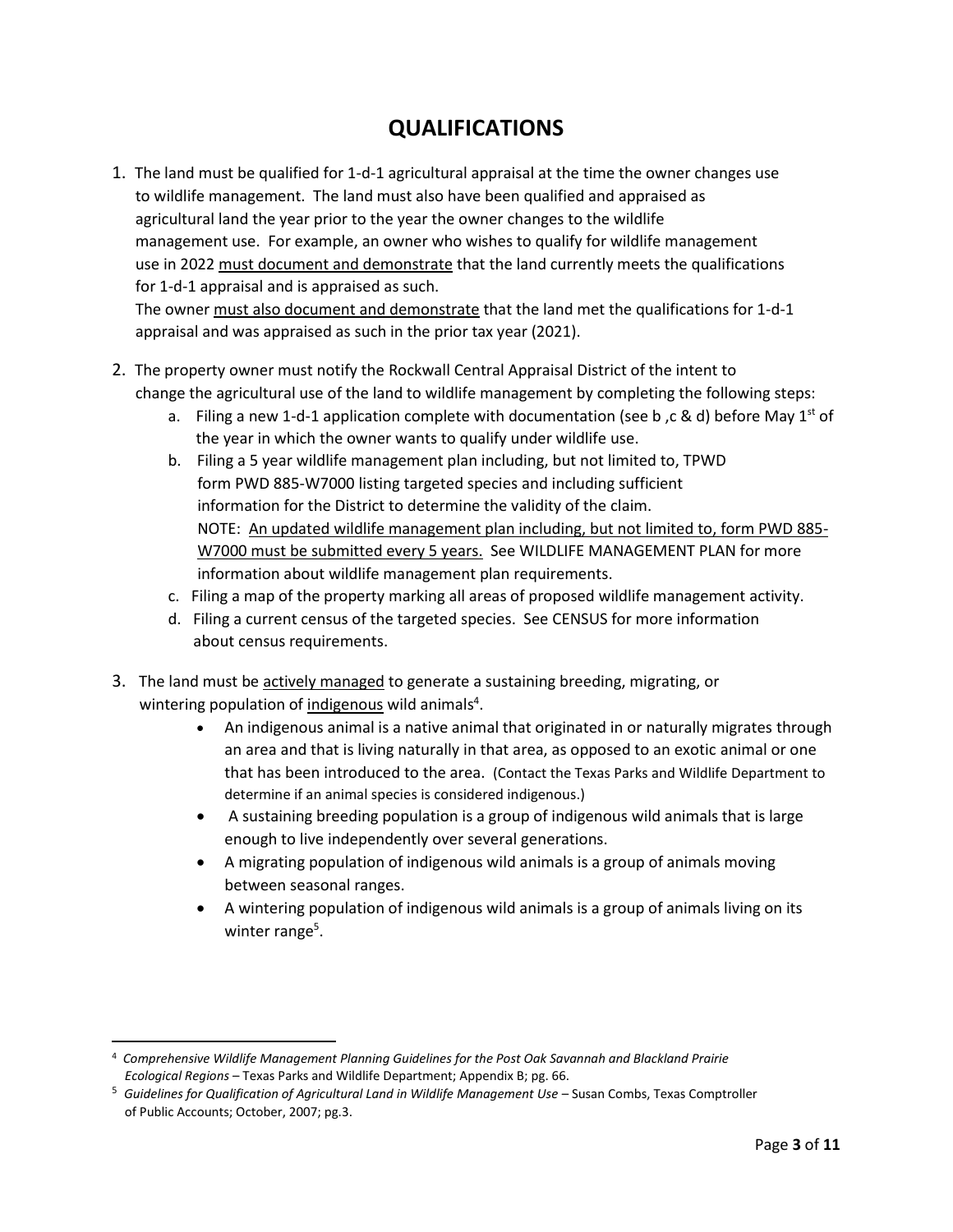### **QUALIFICATIONS CONTINUED**

- 4. The indigenous wildlife population must be produced for human use.
	- The law requires an owner to propagate the wildlife population for human use. Human use may include food, medicine or recreation. Land will not qualify unless the owner propagates the population of wild animals for a human use<sup>6</sup>.
- 5. The landowner selects at least 3 of the 7 wildlife management practices listed below to implement each year<sup>7</sup>. The landowner must perform at least one approved activity per practice annually in accordance with the needs identified in the current 5 year wildlife management plan on file and the requirements of the TPWD *Comprehensive Wildlife Management Planning Guidelines for the Post Oak Savannah and Blackland Prairie Ecological Region.* The seven wildlife management practices are:
	- Habitat Control or Management
	- Erosion Control
	- Predator Control
	- Providing Supplemental Water
	- Providing Supplemental Food
	- Providing Supplemental Shelter
	- Census
	- \*\* Please note the difference between an activity and a practice. \*\*

 Wildlife management activities are methods of implementing wildlife management practices as described in the TPWD guidelines for each region. For example: Erosion Control is a practice. Establishing water diversion is an approved activity that supports the practice of erosion control.

 Consult the *Comprehensive Wildlife Management Planning Guidelines for the Post Oak Savannah and Blackland Prairie Ecological Regions* published by the Texas Parks and Wildlife Department for detailed information on approved activities for each wildlife management practice.

 Some wildlife management activities may require permits from federal, state or local governments. Property owners should contact the appropriate legal authorities for permit information if they have any questions or concerns about engaging in any of the practices listed above<sup>8</sup>.

<sup>6</sup> *Guidelines for Qualification of Agricultural Land in Wildlife Management Use* – Susan Combs, Texas Comptroller of Public Accounts; October, 2007; pg.3.

<sup>7</sup> *Comprehensive Wildlife Management Planning Guidelines for the Post Oak Savannah and Blackland Prairie Ecological Regions* – Texas Parks and Wildlife Department; Appendix B; pg. 66.

<sup>8</sup> Guidelines for Qualification of Agricultural Land in Wildlife Management Use - Susan Combs, Texas Comptroller of Public Accounts; October, 2007; pg.7.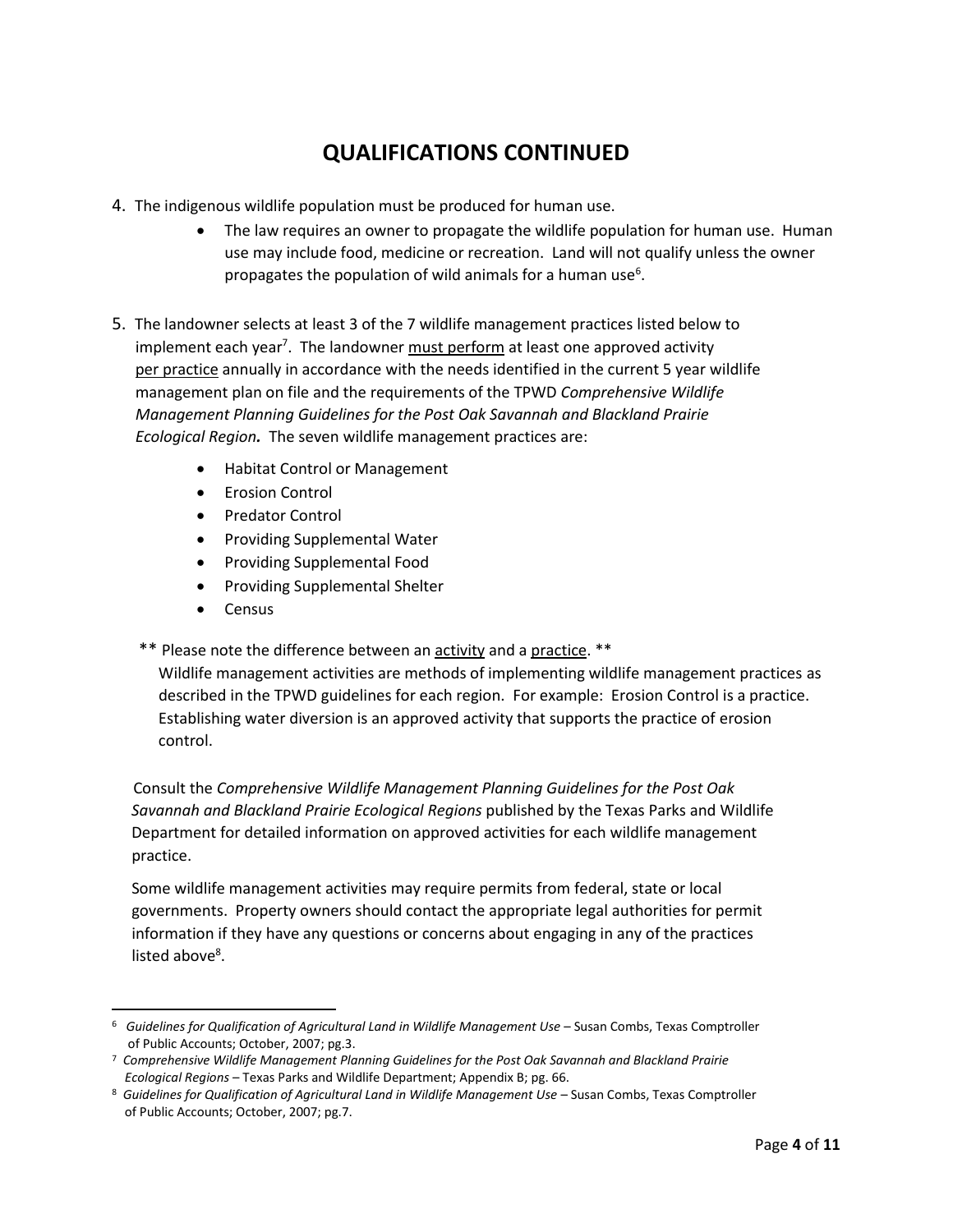A prudent wildlife manager will choose practices based on deficiencies with the property that limit wildlife (defined as animals indigenous to the Blackland Prairie ecological region) or harm their habitats. Each of the activities should be practiced routinely or consistently as part of an overall habitat management plan. For example, scattering seed corn sporadically would not qualify as providing supplemental supplies of food under these guidelines, and occasionally placing barrels of water in a pasture would not meet the requirements for providing supplemental supplies of water<sup>9</sup>.

- 6. The law requires wildlife management to be the primary use of the land. Primary use is defined as:
	- The property is actively managed according to a wildlife management plan.
	- Wildlife management practices and activities are given priority over other uses.
	- Secondary uses of the land do not significantly and demonstrably interfere with wildlife management practices and activities and are not detrimental to the wildlife being managed<sup>10</sup>.

 For example, land devoted to wildlife management can be used as a residence for the owner, but the land will not qualify if residential use-and not wildlife management- is the land's primary use $11$ . An owner may use the land for purposes that are secondary to the primary wildlife use, if the secondary use is compatible with the primary use; e.g. a birdwatching business on wildlife management land. Questions that assist in determining primary use:

- Is the owner implementing an active, written wildlife management plan demonstrating the land's primary use as wildlife?
- Do the owner's management practices emphasize managing the population to ensure its continued existence over another use of the land?
- Has the owner engaged in the wildlife management practices necessary to sustain and encourage the growth of the targeted species identified in the wildlife management plan?
- Are there improvements appropriate fencing, for example, necessary to control or sustain the wildlife population<sup>12</sup>?
- 7. The Texas Parks and Wildlife Department's *Comprehensive Wildlife Management Guidelines for the Post Oak Savannah and Blackland Prairie Regions* publication sets the degree of intensity standards for wildlife management practices and activities implemented in the Blackland Prairie ecological region<sup>13</sup>.

<sup>&</sup>lt;sup>9</sup> Guidelines for Qualification of Agricultural Land in Wildlife Management Use – Susan Combs, Texas Comptroller of Public Accounts; October, 2007; pg. 7.

<sup>10</sup> *Comprehensive Wildlife Management Planning Guidelines for the Post Oak Savannah and Blackland Prairie Ecological Regions* – Texas Parks and Wildlife Department; Appendix B; pg. 66.

<sup>&</sup>lt;sup>11</sup> Guidelines for Qualification of Agricultural Land in Wildlife Management Use – Susan Combs, Texas Comptroller of Public Accounts; October, 2007; pg. 4.

 $12$  Ibid; pg. 5.

<sup>13</sup> *Comprehensive Wildlife Management Planning Guidelines for the Post Oak Savannah and Blackland Prairie Ecological Regions* – Texas Parks and Wildlife Department; Appendix B; pg. 66.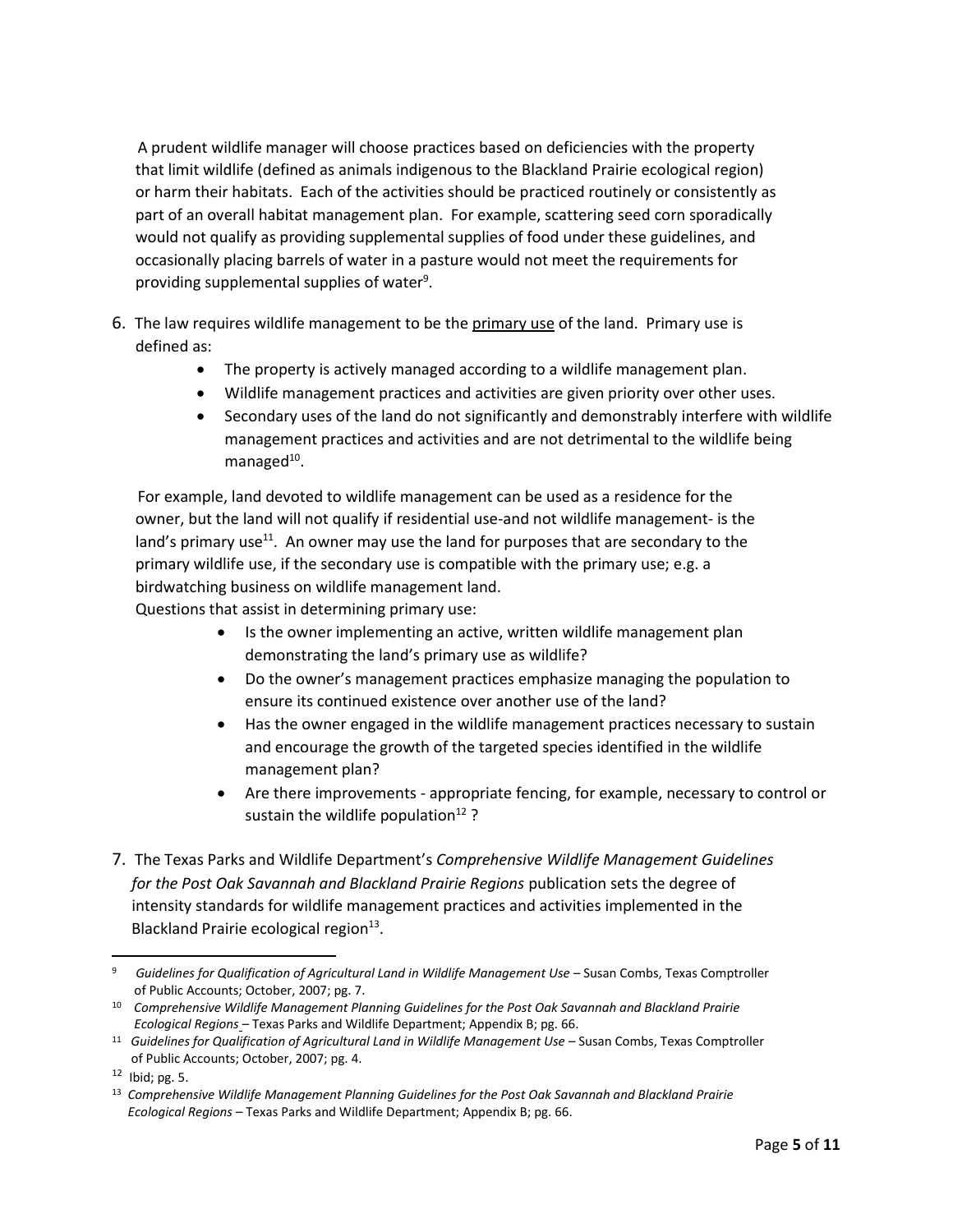- 8. On December 1st, (if December  $1<sup>st</sup>$  falls on a weekend, the following Monday) each property owner (or their designated agent) or wildlife management property association with current wildlife management valuation must submit an annual report including, but not limited to, TPWD form PWD 888-W7000. In addition to the report, the property owner (or designated agent) or wildlife management property association must submit a completed census count, copies of documentation to support the activities (receipts, photos, census logs, prescribed reports, etc.) performed during the year and a sketch/map of the property showing the location of each activity and census count. It is the responsibility of the property owner to meet all submission deadlines. **Rockwall CAD will not send reminder notices or grant grace periods for deadlines. Late submission or failure to submit the completed wildlife report or other required documentation will result in denial of wildlife valuation.** See pages 8 and 9 for more information about requirements for annual reports, census counts and documentation.
- 9. If the number of acres in the tract of land are fewer than the number of acres in the tract of land on January 1 of the preceding tax year, the tract of land is subject to the wildlife use requirement rules set forth by the TPWD. The wildlife use requirement the tract of land must meet to continue to qualify for agricultural appraisal based on wildlife management use is as follows:
	- a. The wildlife use requirement is a number expressed as a percentage and calculated by subtracting one from the total number of acres in the tract of land and dividing the result by the total number of acres in the tract of land. The following formula expresses the calculation, with "X" representing the tract of land's total acreage:  $(X-1) \div X =$  wildlife use requirement<sup>14</sup>.
		- b. The wildlife use requirement (Rockwall County) for a standard wildlife property is 92%.
		- c. The wildlife use requirement (Rockwall County) for land located in a wildlife management property association is 90%.
		- d. The wildlife use requirement (Rockwall County) for land located in in an area designated by TPWD as habitat for endangered species, a threatened species, or a candidate species for listing as threatened or endangered is 90%.
- 10. If the number of acres in the tract of land is equal to or greater than the number of acres in the tract of land on January 1 of the preceding tax year, the tract of land is not subject to the wildlife use requirement<sup>15</sup>.

<sup>&</sup>lt;sup>14</sup> Texas Administrative Code Title 34, Part 1, Chapter 9, Subchapter G, Rule 9.2005(a).

<sup>15</sup> Ibid; Rule 9.2005(b).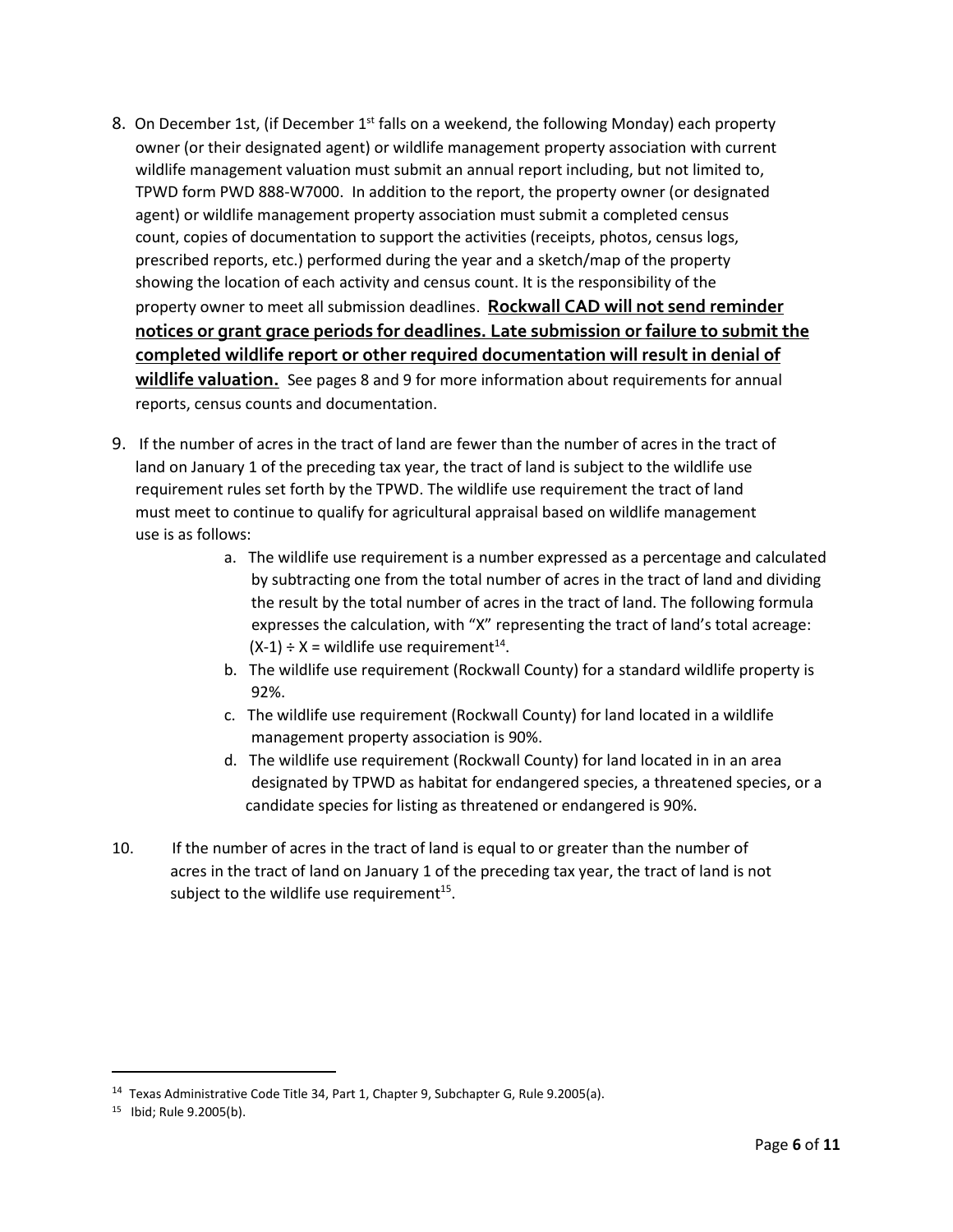### **WILDLIFE MANAGEMENT PLAN**

The property owner must submit a 5 year wildlife management plan that includes, but is not limited to, Texas Parks and Wildlife form PWD 885-W7000. An updated wildlife management plan, **including form PWD 885-W7000**, must be submitted every 5 years. Updated wildlife management plans are due before May  $1<sup>st</sup>$  of the first tax year that they are required. For example, if the last year of a 5 year wildlife management plan expires at the end of tax year 2022, the updated wildlife management plan would be due before May  $1<sup>st</sup>$  2023. It is the responsibility of the property owner to meet all submission deadlines. **Rockwall CAD will not send reminder notices or grant grace periods for deadlines. Late submission or failure to submit the updated wildlife management plan will result in denial of wildlife valuation.**

A wildlife management plan should give information on the property's history and current use, establish landowner goals for the property, and provide a set of activities designed to integrate wildlife and habitat improvements. Consult the Texas Parks and Wildlife Department's (TPWD) *Comprehensive Wildlife Management Planning Guidelines for the Post Oak Savannah and Blackland Prairie Ecological Regions* for guidance in preparing a wildlife management plan. If specific insect pollinators are a targeted species, the TPWD publication *Management Recommendations for Native Insect Pollinators in Texas* should be referenced as well.

A wildlife management plan is required and must be provided to the appraisal district in which the tract of land is located.<sup>16</sup> The contents of the wildlife management plan must include:

- 1. ownership information, property description and current use;
- 2. the landowner's goals and objectives for the land;
- 3. the specific indigenous wildlife species targeted for management; and
- 4. the specific management practices and activities to be implemented in support of the specific indigenous wildlife species targeted for management $^{17}$ .

If the tract of land provides habitat for a species that are federally listed or a candidate for listing as an endangered or threatened species under the Endangered Species Act, the wildlife management plan shall ensure that the specific wildlife management practices and activities do not harm the listed endangered, threatened, or candidate for listing as endangered or threatened species $^{18}$ .

A wildlife property association may prepare a single wildlife management plan, provided all required information is included for each tract of land in the wildlife management property association and the plan is signed by each landowner or an agent of the landowner designated in the manner required by Tax Code, 1.111 and 9.3044 of this title (relating to Appointment of Agents for Property Tax) $^{19}$ .

Landowners may formulate their own plans; however, **it is strongly recommended that assistance or review from a qualified wildlife biologist be obtained**.

<sup>&</sup>lt;sup>16</sup> Texas Administrative Code Title 34, Part 1, Chapter 9, Subchapter G, Rule 9.2003(b).

<sup>17</sup> Ibid, Rule 9.2003(c).

<sup>18</sup> Ibid, Rule 9.2003(e).

<sup>19</sup> Ibid, Rule 9.2003(f).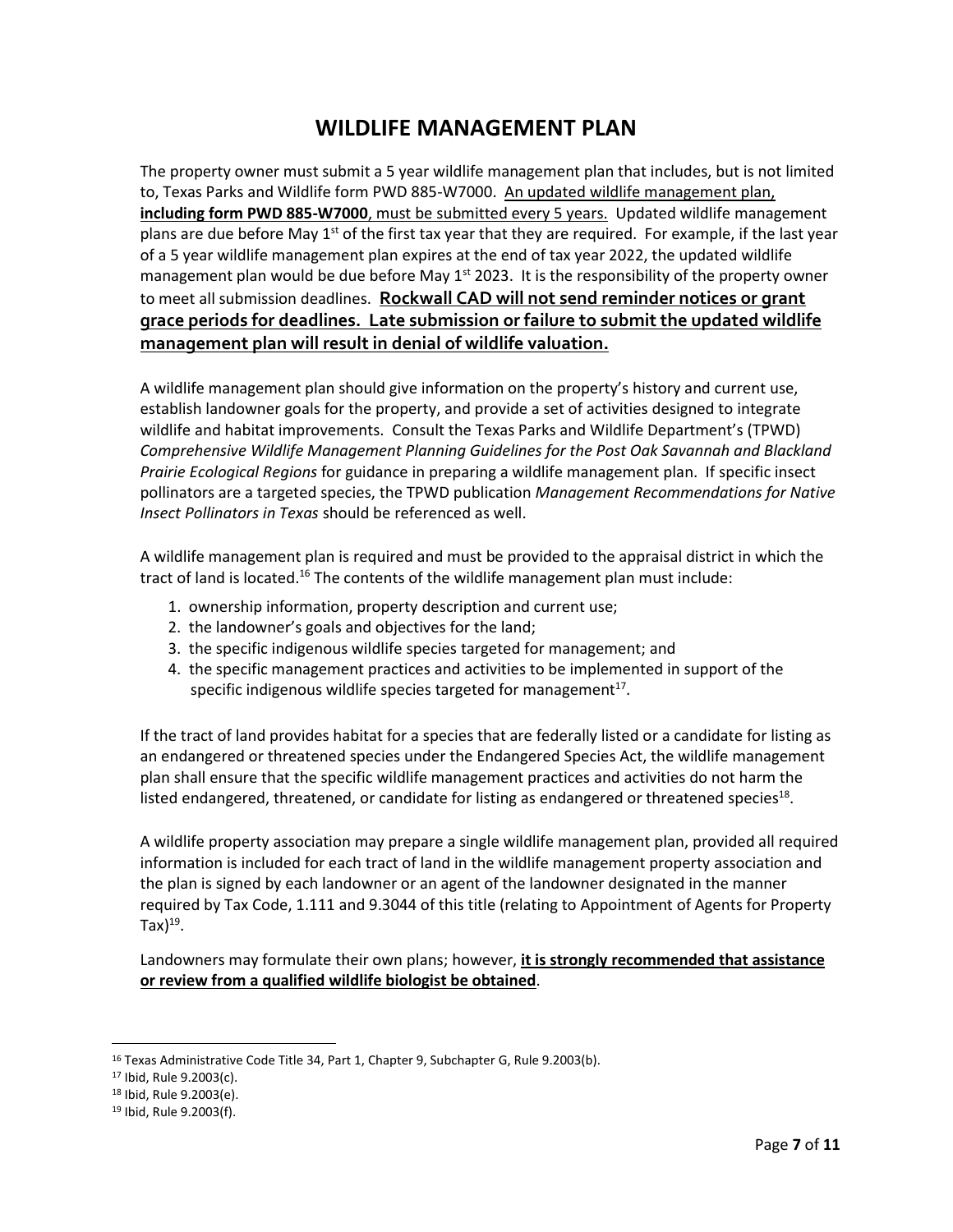### **WILDLIFE REPORT**

To meet the requirements of the wildlife management tax valuation, a landowner must annually implement and complete at least one management ACTIVITY from at least three of the seven wildlife management PRACTICES<sup>20</sup>. It is important for the landowner to be able to document the wildlife management activities that have taken place during the tax year<sup>21</sup>. The wildlife management practices must be in accordance with the current 5 year wildlife management plan on file and the TPWD *Comprehensive Wildlife Management Planning Guidelines for the Post Oak Savannah and Blackland Prairie Ecological Region*.

Each property with current wildlife management valuation must submit an annual report documenting the wildlife management activities performed during the year. A wildlife management property association may file a single report, if the report shows how the wildlife management plan was implemented on each tract of land in the wildlife management property association<sup>22</sup>. This report is due December 1<sup>st</sup> (if December 1st falls on a weekend, the following Monday) and must include, but is not limited to, TPWD form PWD 888-W7000. It is the responsibility of the property owner to meet all submission deadlines.**Rockwall CAD will not send reminder notices or grant grace periods for deadlines. Late submission or failure to submit the wildlife report or other required documentation will result in denial of wildlife valuation.**

The report shall be signed by the landowner or an agent of the landowner designated in the manner required by Tax Code, 1.111 and 9.3044 of this title. If a single report is filed by a wildlife management property association, the report shall be signed by each landowner or an agent for each landowner designated in the manner required by Tax Code, 1.111 and 9.3044 of this title<sup>23</sup>.

## **Additional Required Information**

In addition to the annual wildlife management report, the landowner (or designated agent) or wildlife management property association shall also provide:

- A completed census performed to the specifications of the TPWD *Comprehensive Wildlife Management Planning Guidelines for the Post Oak Savannah and Blackland Prairie Ecological Region.* See page 9 for information about census counts.
- A map of the property showing the location where wildlife management activities and census were performed.
- Documentation to support the information contained in the report.

The annual wildlife management report and all additional required information are due December 1<sup>st</sup> (if December 1<sup>st</sup> falls on a weekend, the following Monday). It is the responsibility of the property owner to meet all submission deadlines. **Rockwall CAD will not send reminder notices or grant grace periods for deadlines. Late submission or failure to submit the wildlife report or any other required documentation will result in denial of wildlife valuation.**

<sup>&</sup>lt;sup>20</sup> Comprehensive Wildlife Management Planning Guidelines for the Post Oak Savannah and Blackland Prairie  *Ecological Regions* – Texas Parks and Wildlife Department; Appendix A.

<sup>&</sup>lt;sup>21</sup> Ibid; Appendix A.

<sup>&</sup>lt;sup>22</sup> Texas Administrative Code Title 34, Part 1, Chapter 9, Subchapter G, Rule 9.2003(g).

<sup>&</sup>lt;sup>23</sup> Ibid; Rule 9.2003(g).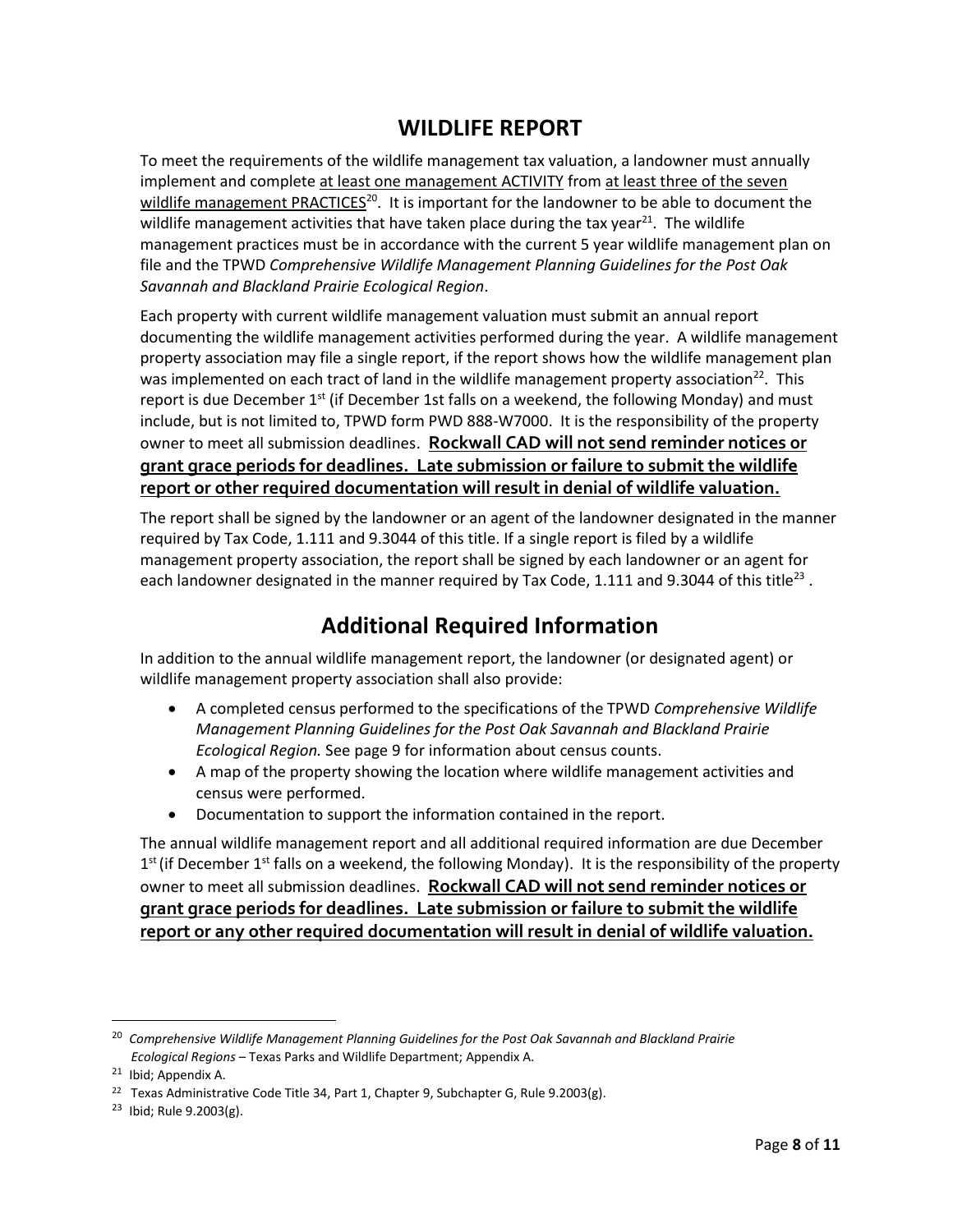#### **CENSUS**

Regular and properly conducted census counts are vital to measure the success of wildlife management practices. Periodic surveys and inventories should be conducted to determine relevant information about a wildlife population. Selection of specific survey techniques should be appropriate to the species of interest and at a level of intensity to achieve proper management of the resource in connection with a comprehensive wildlife management plan<sup>24</sup>.

Each property with current wildlife management valuation must include annual documentation of census counts appropriate to the targeted indigenous wildlife species identified in the current 5 year wildlife management plan on file. The census counting procedures must be performed in accordance with the TPWD *Comprehensive Wildlife Management Planning Guidelines for the Post Oak Savannah and Blackland Prairie Ecological Regions.* Census counts must be current and are due December 1<sup>st</sup> (if December 1<sup>st</sup> falls on a weekend, the following Monday). They shall be included as supporting documentation with the Wildlife Management Report for that year. It is the responsibility of the property owner to meet all submission deadlines*.* **Rockwall CAD will not send reminder notices or grant grace periods for deadlines. Late submission or failure to submit the census or other required documentation will result in denial of wildlife valuation.**

<sup>24</sup> *Comprehensive Wildlife Management Planning Guidelines for the Post Oak Savannah and Blackland Prairie Ecological Regions* – Texas Parks and Wildlife Department; Appendix A-Specific Habitat Management Practices, By Activity- Census.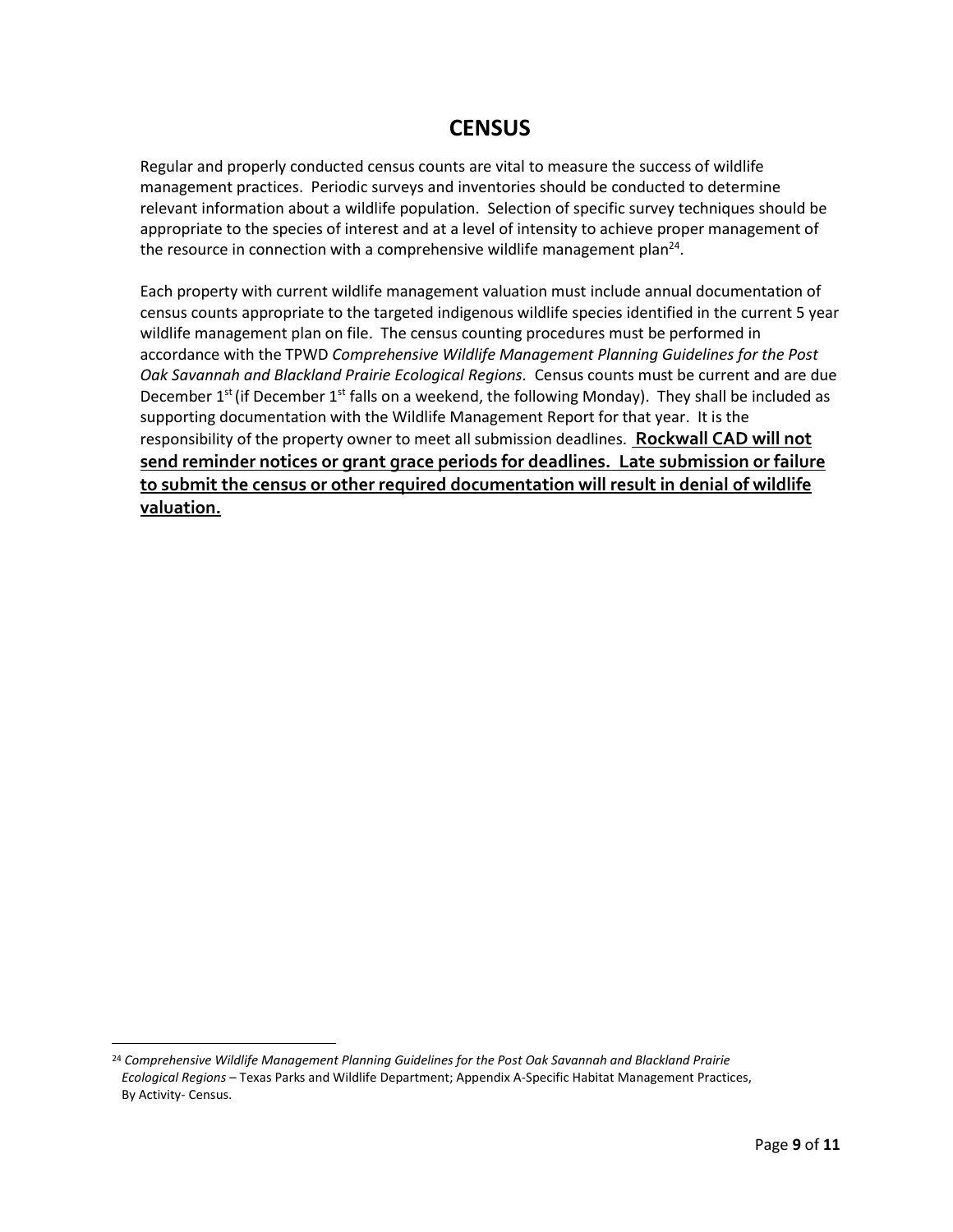#### **SUMMARY**

All wildlife must have food, cover and water to meet their daily requirements for survival. Therefore, wildlife habitat management is the manipulation of vegetation to provide these basic needs in a space where the targeted species can use them<sup>25</sup>. When properly implemented, the wildlife management practices will, over time, transform the land from high intensity agriculture to the native grassland of the Blackland Prairie ecological region. This transformation is necessary to support the indigenous wildlife species found in the Blackland Prairie ecological region.

It is very important that land managers today understand the basic ecological principles of plant succession; plant growth; food chains; and water, mineral, and soil nutritive cycles as they affect range, wildlife and grazing management. This not only produces high quality habitat and animals, but also can lead to more stable conditions during stress periods such as droughts and winter<sup>26</sup>.

Wildlife and habitat management should be directed at maintaining a productive and healthy ecosystem. All management activities should be aimed at conserving and improving the quantity and quality of soils, water and vegetation $^{27}$ .

<sup>&</sup>lt;sup>25</sup> Wildlife Habitat Management-Texas Parks and Wildlife website; [https://tpwd.texas.gov/landwater/land/habitats/post\\_oak/habitat\\_management/](https://tpwd.texas.gov/landwater/land/habitats/post_oak/habitat_management/)

<sup>26</sup> *Comprehensive Wildlife Management Planning Guidelines for the Post Oak Savannah and Blackland Prairie Ecological Regions* – Texas Parks and Wildlife Department; Habitat Control.

<sup>&</sup>lt;sup>27</sup> Ibid; Appendix A.